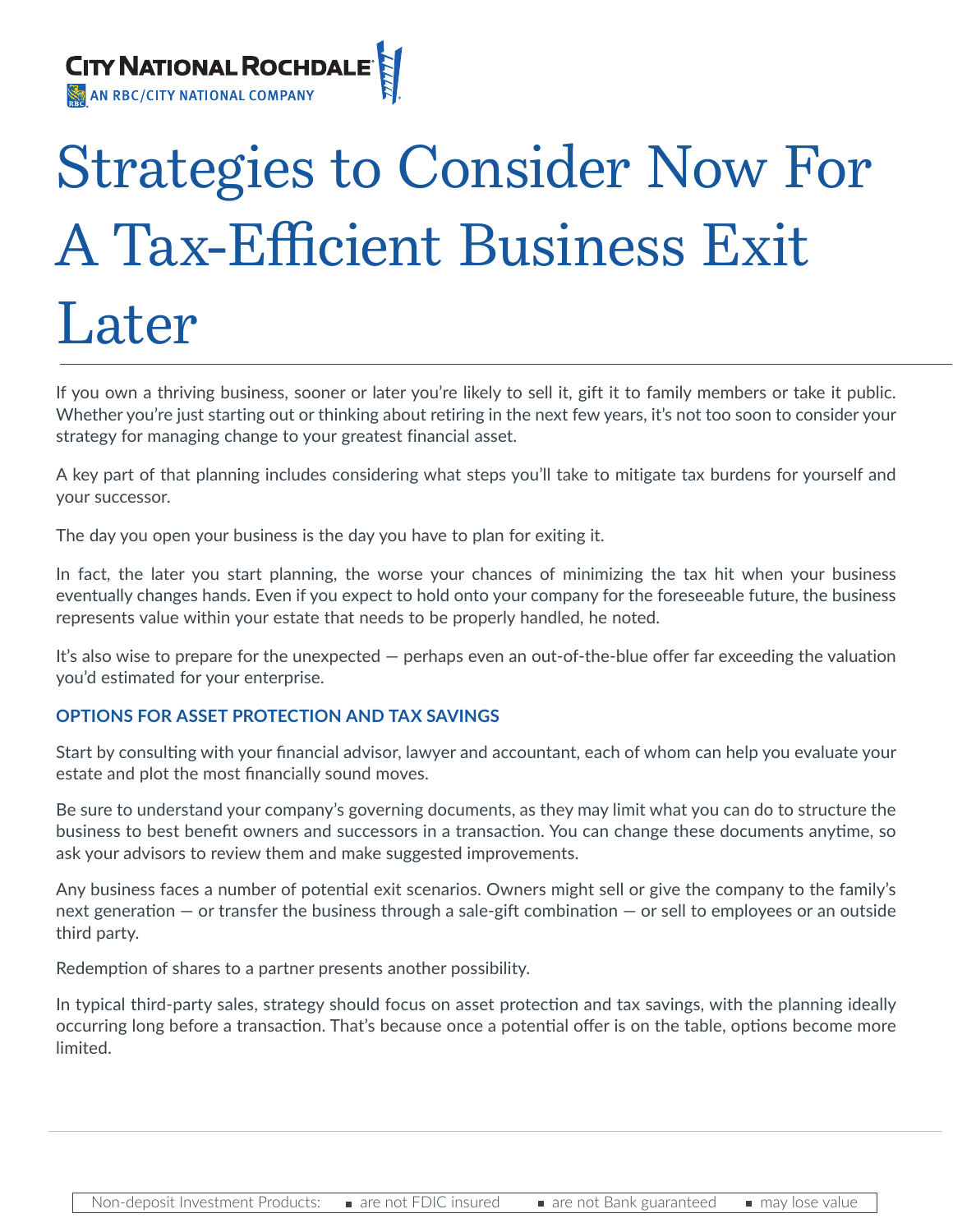### **THE GRAT OPTION**

One popular tool is a grantor retained annuity trust, or GRAT. It provides a vehicle into which an owner can move an ownership interest in a business, taking it out of their estate. This enables beneficiaries to eventually take possession of the business when the trust expires, while saving significantly on estate taxes.

An owner can place the company in a GRAT at a relatively low valuation, with growth occurring outside his or her personal estate.

But if you wait until someone makes an offer on your business, it's too late to benefit from transferring shares to a GRAT. This is because you can't value an asset at less than its known worth.

For instance, an individual who planned to eventually sell a family business obtained a valuation of roughly \$10 million and placed his company shares into a GRAT. His brother and co-owner did the same. The following year, they received an offer to sell the business for \$65 million.

After the sale, because of the GRAT, they each have an annuity for a period of years from the returns on the liquidity event from the sale. But ultimately they saved millions in estate tax by passing the lower value shares into the GRAT during their lifetimes — prior to receiving a letter of intent to buy the business — rather than upon their passing.

Owners also can use a GRAT for a business they might take public, allowing families to pass along assets quickly while avoiding paying estate taxes on soaring post-IPO share prices.

But because there are various reasons why someone may or may not use the GRAT strategy, it's always important to consult with an attorney and a CPA for a comprehensive analysis of your unique situation. One of the risks: If the business owner dies before the GRAT expires, all assets in the GRAT return to the estate, and the business owner's heirs will have to pay taxes on the full value of the business.

### **GIFT-TAX EXCLUSION**

To transfer ownership of a closely held business to the next generation, you also can use the annual gift-tax exclusion as a powerful tax-saving technique. As with other assets, an individual may give anyone cash or other assets valued up to the annual gift-tax exclusion — \$15,000 in 2021, or \$30,000 for a gift from a married couple — tax free.

One couple used this strategy to pass ownership interest in their business to their children, starting in 2017, when the limits allowed them to jointly give the equivalent of \$28,000 per child. (The exclusion amount is reviewed and adjusted for inflation each year.)

Since one of their four children won't be participating in the family business, the parents decided to make annual gifts of equal value to that offspring.

But if you plan to transfer a business to children by giving shares over time, it's important to obtain and cement a valuation at the outset. The IRS allows closely held businesses to discount the value of shares for a valid purpose, such as minority share discounts or closely-held business discounts.

Those can help families transfer valuable assets while taking greater advantage of the annual gift-tax exclusion.

### **FAMILY LIMITED PARTNERSHIP**

A family limited partnership, or a FLP, is another option that allows significant estate- and gift-tax savings when business ownership passes between family members.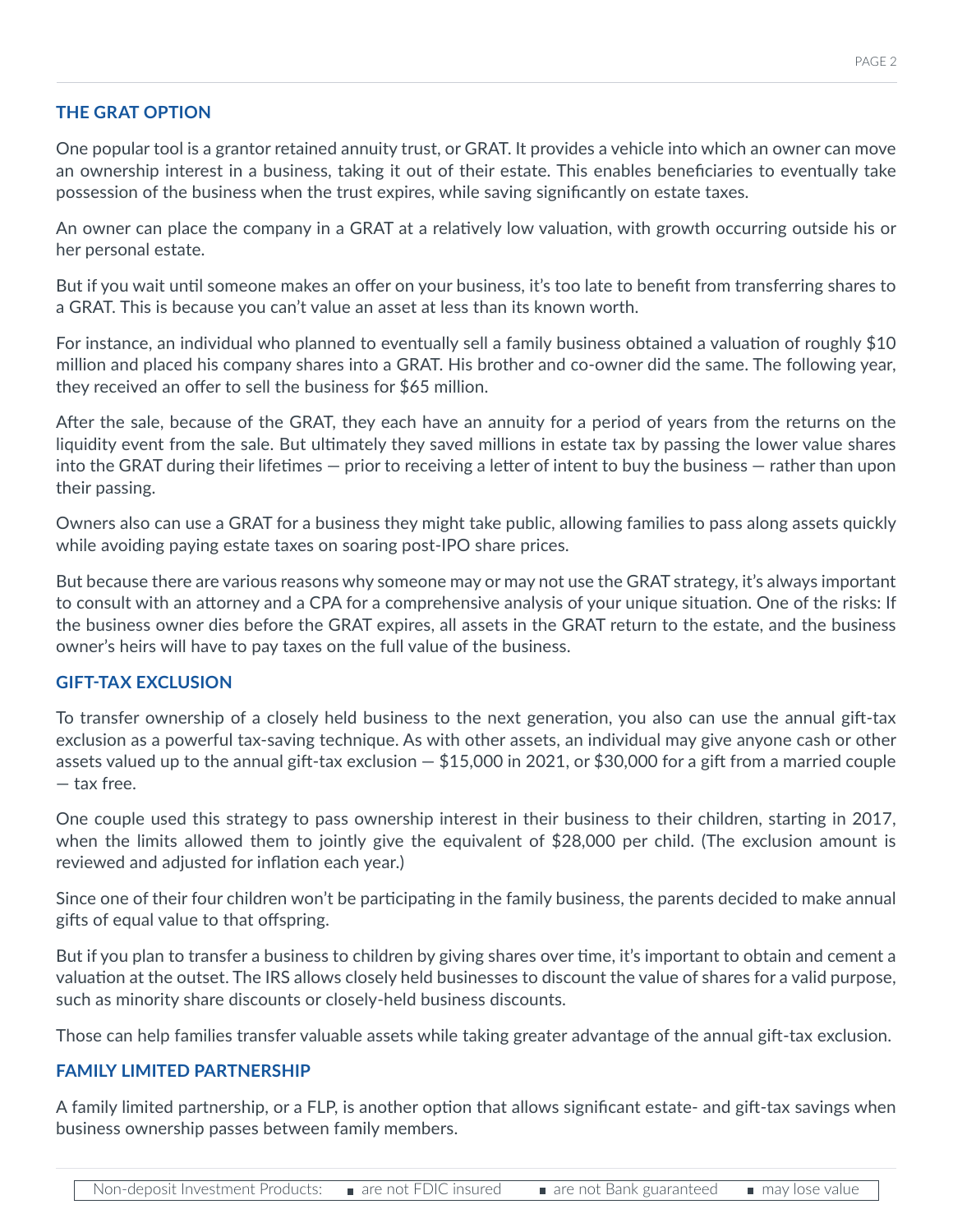In this scenario, an owner and spouse, for example, transfer assets to a newly created limited partnership in exchange for a 1 percent general partnership interest and a 99 percent limited partnership interest — a move that lets them stay in charge while shifting assets to others.

The couple maintains complete control over the partnership through their general partnership interest, even though it represents only a small percentage of the family limited partnership's value.

They can donate limited partnership interests to family members all at once or over many years.

The value of these limited partnership interests will be significantly discounted due to the partnership's lack of operational control — third parties would pay less for a restricted interest in a company than they would for unrestricted control — which works to the family's financial advantage. The discounted value allows the business owner and spouse to give much more property to their heirs on an annual tax-free basis.

Eventually, as the couple ages or decides to give up control of the FLP assets, they may choose to transfer general partnership interests to heirs. This would help ensure that, when they die, the IRS doesn't determine they retained too much control and shift the partnership's full value to the estate, hitting their heirs with a big tax bill.

## **BEFORE ACCEPTING AN OFFER**

Business owners sometimes find themselves presented with an unexpected offer that sounds too good to refuse. In this case, we urge them to carefully evaluate the tax and long-term implications before they accept.

Consider, for instance, a business worth \$10 million that earns \$1 million a year, with the owner perhaps taking home \$500,000 annually. Along comes an eye-popping offer to sell for \$30 million, which might net the owner \$15 million.

Will that \$15 million generate \$1 million a year? Will it support the owner's family for the next 20 or 30 years?

People might be wowed by a large offer but may be better off keeping the business, working for a few more years and generating additional value in the company prior to a future sale.

Owners often do sell in these situations, without having prepared in advance. In one instance, though, a client with a tech business held off, feeling the company was in a position to increase in value significantly in five years.

So with that we did do some planning. The client restructured from a C corporation to a S corporation, transferred funds into an investment portfolio and placed the business in a GRAT. The client is now positioning the company for sale, possibly in a few years.

Given the complexity and the number of options available, it's important to consult with professionals to evaluate your situation before a sale.

To learn more contact your Financial Advisor or CNR Senior Investment Consultant or Portfolio Manager.